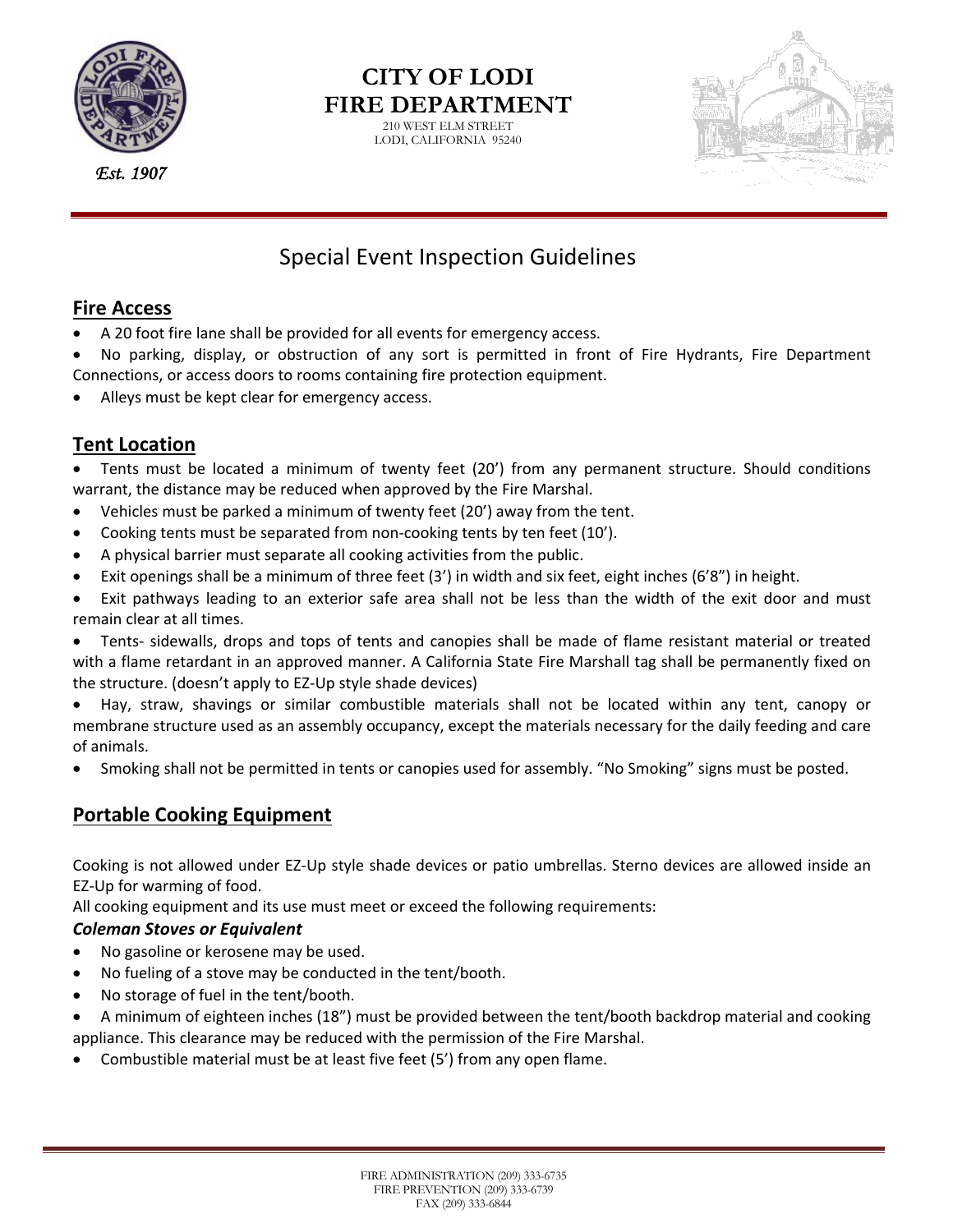#### *Butane or Propane Equipment*

- The maximum size of LPG tanks that can be used inside of a tent/booth is 1.5 gallons or less.
- LPG tanks with more than 1.5 gallons must be stored outside of the tent/booth.
- Stoves must have an on‐off valve.
- Hoses must be of an approved type for use with the equipment.
- Tanks must be protected from damage and secured in the upright position.
- Butane or propane tanks cannot be stored in tent/booths.
- Tanks must be turned off when not in use.
- A minimum of eighteen inches (18") must be provided between the tent/booth backdrop material and cooking appliance. This clearance may be reduced with the permission of the Fire Marshal.
- Combustible material must be at least five feet (5') from any open flame.

#### *Charcoal Barbecue Cooking*

- Charcoal barbeque cooking is prohibited inside tents/booths.
- Charcoal cooking shall be performed in areas away from public access and shall be located a minimum of ten feet (10') from any booth with a minimum of twenty feet (20') from any permanent structure. This clearance may be reduced with the permission of the Fire Marshal. See Exhibit A‐1.
- Only commercially sold charcoal lighter fluid or electric starters may be used (no gasoline, kerosene, etc.).
- Storage of starter fuel in the tent/booth is not permitted.
- Coals shall be disposed of only in metal containers that have been designated for such use and are approved by the Fire Marshal. Dumping of coals in trash containers is prohibited.

#### *Deep Fat Frying/Flambé Cooking*

- All cooking operations must be located in a separate enclosure where only cooking operations are performed, or located ten feet (10') from any booth.
- Such enclosures must conform to tent/booth construction requirements, however, the top of the enclosure must be open or, when required by the San Joaquin County Health Department, shall have a metal/flame retardant screening that is a minimum height of seven feet (7').
- Deep Fryers or any cooking that produces grease laden vapors will require a class "K" fire extinguisher.
- If a deep fryer is used in conjunction with a BBQ, it shall be at least three feet (3') away from the BBQ. See Exhibit A‐1.

Mobile food vendors (see below)

#### *Mobile Food Vendors with Deep Fat Fryers*

- A class "K" type fire extinguisher shall be placed within the vehicle in an accessible location near the cooking equipment.
- In addition to the class "K" fire extinguisher, a type "2‐A‐10BC" is required.

#### *Over 4.5 gallons of oil? The following must be followed:*

- Cooking equipment shall be equipped with a commercial kitchen hood and duct fire extinguishing system in compliance with UL300 standards.
- Fire extinguishing system shall be current with service and inspection records.
- Fire extinguishing system shall be equipped with a State Fire Marshal certification tag.

#### *Mobile Food Vendors without Deep Fat Fryers*

- A class "K" type fire extinguisher shall be placed within the vehicle in an accessible location near the cooking equipment.
- In addition to the class "K" fire extinguisher, a type "2-A-10BC" is required.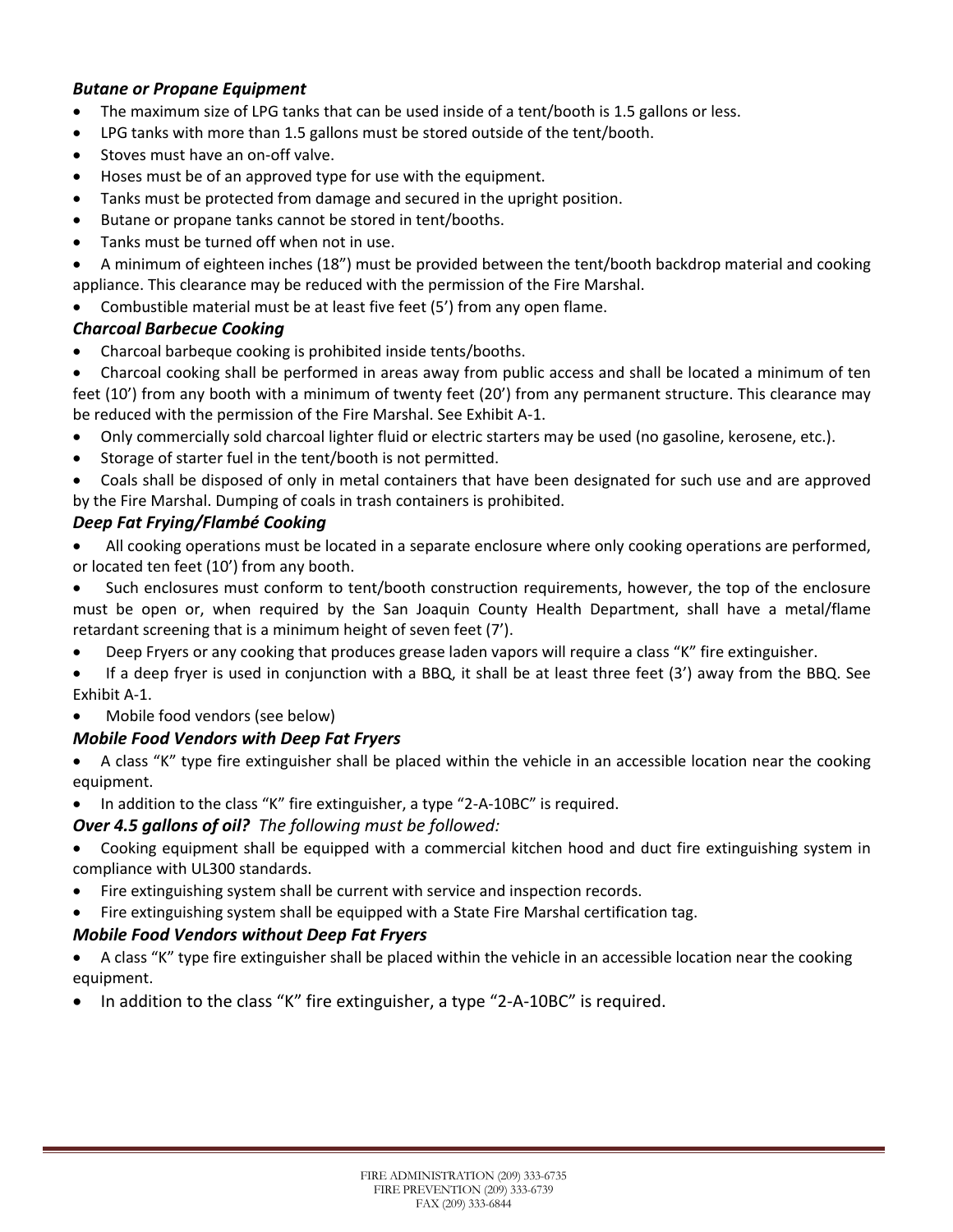#### *Open Flame Sternos*

- Sternos used for heating food must be secured to a noncombustible surface to prevent tipping.
- All combustibles must be stored at least five feet (5') away from any sterno.
- Sternos must have lid to smother fire in case of emergency.
- Sternos should only be lit when in use.

#### **Fire Extinguisher Requirements**

- Each tent/booth shall be provided with a minimum 2A‐10BC rated portable fire extinguisher.
- Any cooking operation involving combustible cooking media (e.g. vegetable or animal oils and fats) will also require a class "K" portable extinguisher.
- Each extinguisher must be visible and accessible and located away from the cooking area.
- All extinguishers must be serviced and tagged annually.

## **Electrical Extension Cords**

- All cords must be plugged directly into an approved receptacle and shall only serve one (1) appliance unless approved by the Fire Marshal.
- The current capacity amperes shall not be less than the rated capacity of the appliance or fixture. (It is recommended that extension cords be a minimum of 12 AWG size and rating.)
- Only extension cords in good repair, absent splices, cracking or deterioration, or damage shall be used.
- Extension cords must be of the grounded type when serving grounded appliances or fixtures.
- Extension cords must be located in a manner so as not to create a safety hazard by people walking and tripping on the cord.

# **Festival Cooking Booth**

## **(all cooking must be done OUTSIDE the booth/tent)**